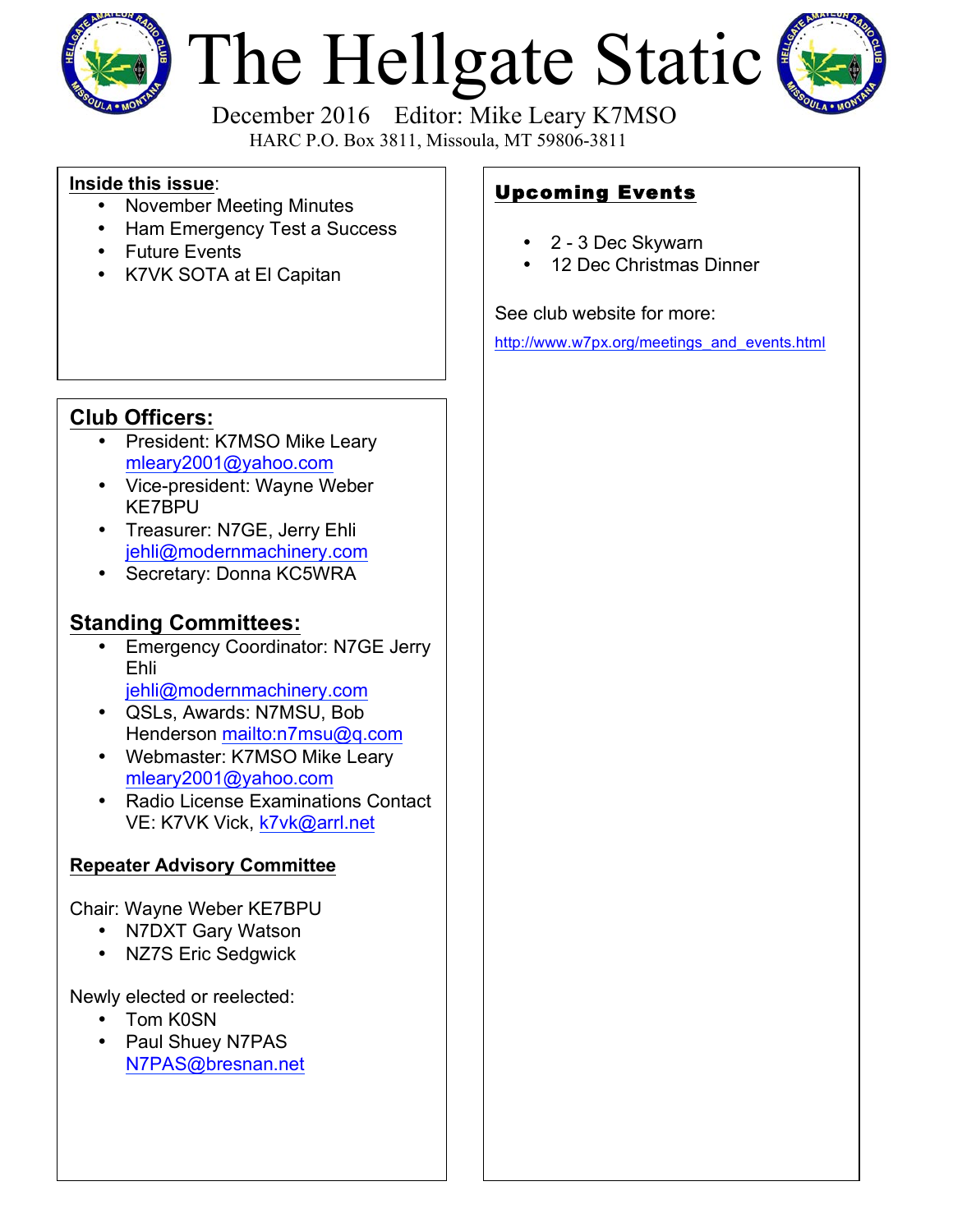#### **Minutes of the 14 November 2016 Meeting**

Attendance: Donna Pecastaing KC5WRA, Rich Kingdon K7QNZ, Mike Curtin W7MJC, Jackie Harrington KC7RBC, Gary Bruce K7OIJ, Larry Stipe K7GIS, Peter Wheeler KI7CPJ, Tom Hellem K0SN, Frank Kisselbach W7PAQ, Kevin Kerr W1KGK, Eric Sedgwick NZ7S, Paul Shuey N7PAS, Jerri Shuey N7JGS, Mel Hiscock K5MH, Tom McGinley K7QA, Bryan Nordgren AF7RQ, Elaine Case KS7LDS, Jerry Ehli N7GE, Gary Duncan KG7WYQ, Bill Farrell W4YMA

Approval of last meeting minutes: Donna KC5WRA 1st, Rich K7QNZ 2<sup>nd</sup>. Passed

Approval of Treasurer's Report: None. Jerry N7GE did not bring the report.

Auditor Report: Auditor could not make the meeting.

Repeater Committee Report: Eric – fixed one glitch and now there is another (UHF link). Will go up there on 11/15 if possible.

HF Committee Report: Tom KOSN is working on an antenna for the club. 20 meter antenna to use on Field Day. Gary K7OIJ Tom K7QA has a 40 meter antenna – will donate to the club

Nominating Committee: Tom K0SN – so far the nomination for President is Mike K7MSO and the Vice President is Eric NZ7S. Still need nominations for repeater committee, secretary, and treasurer.

Discussion on tower takedown at West Hillcrest Drive: after 3 hours of unscrewing / cutting bolts and rigging pulleys it came down smoothly.

Tower takedown at 205 Rimrock Drive:

- Not down yet.
- Waiting for the ground to freeze
- Put some plywood down to work
- Use cart or two dollies
- We don't need any equipment
- Table this until next meeting

#### Skywarn Dec  $2 - 3$

- Need 6-8 people
- Trent said antenna is gone at the Weather Service.
- Brandon may get another one.
- Eric will put it up on roof if enough people will do it

Christmas Dinner (12 Dec ): 3 choices

- Chicken Cordon Bleu \$13.25
- Sirloin Steak \$17.85
- $-$  Fish Cod \$11.50
- Mail your check to "Hellgate Amateur Radio Club, P.O. Box 3811, Missoula, MT 59806 3811"
- Jerry needs your check by 3 Dec.
- Happy Hour  $5:30$  p.m. to  $6:00$  p.m.
- Be there by  $6:00$  p.m.
- Donna plays the piano
- Election of Club Officers for 2017
- Lance will present on his latest Dxpedition

Door Prize: Kevin W1KGK won some fishing stuff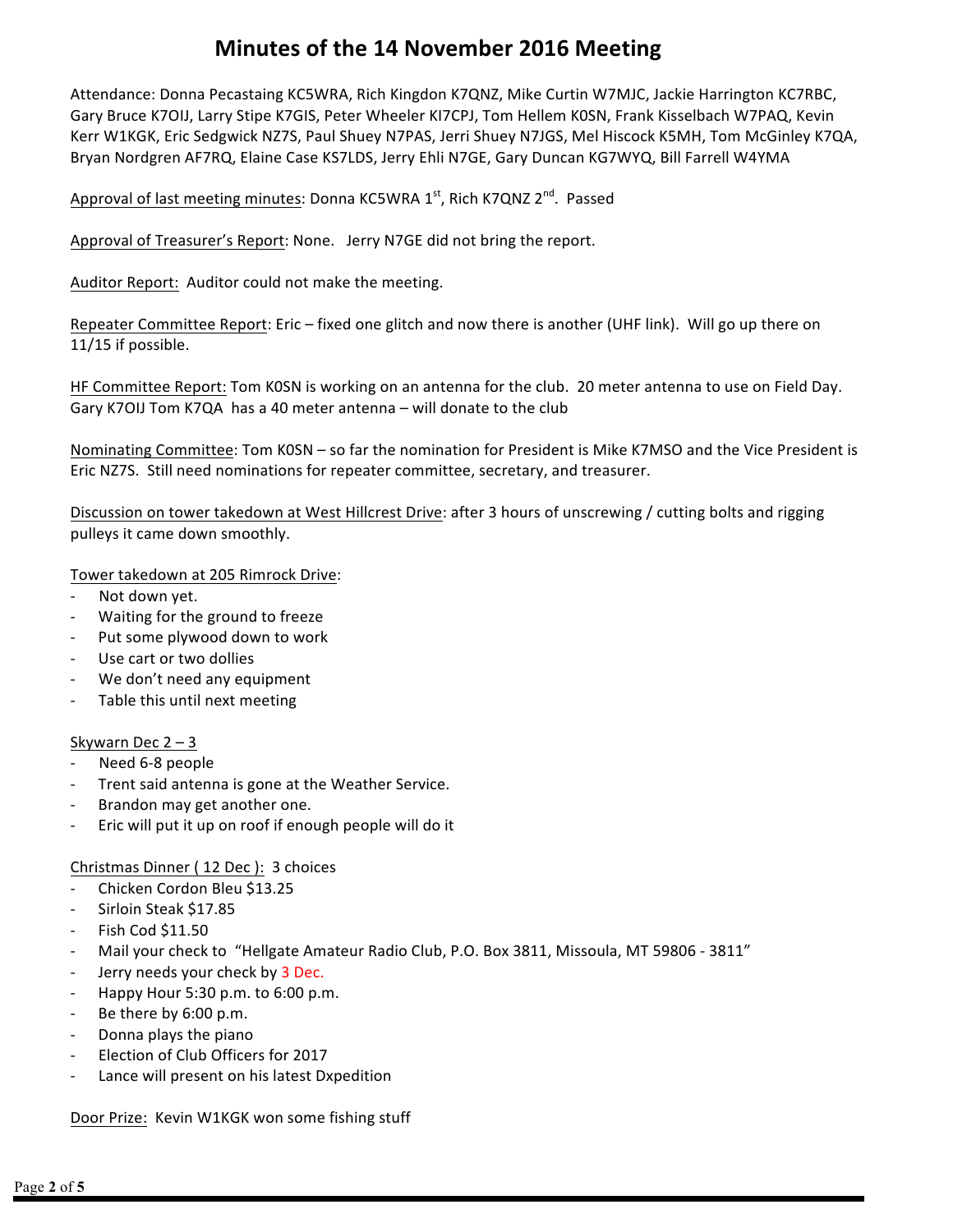New Business: Club Station? Tom KOSN posed the question: "Should the club have a station?" Just an idea, think about it. Pros and cons. Maybe at the Fort? Tabled until January.

Mike W7MJC has Bob K7BA's quad antenna and he may need some help is Spring.

Good and Welfare

Adjourned: Paul N7PAS 1st, Peter(?) 2<sup>nd</sup> Approved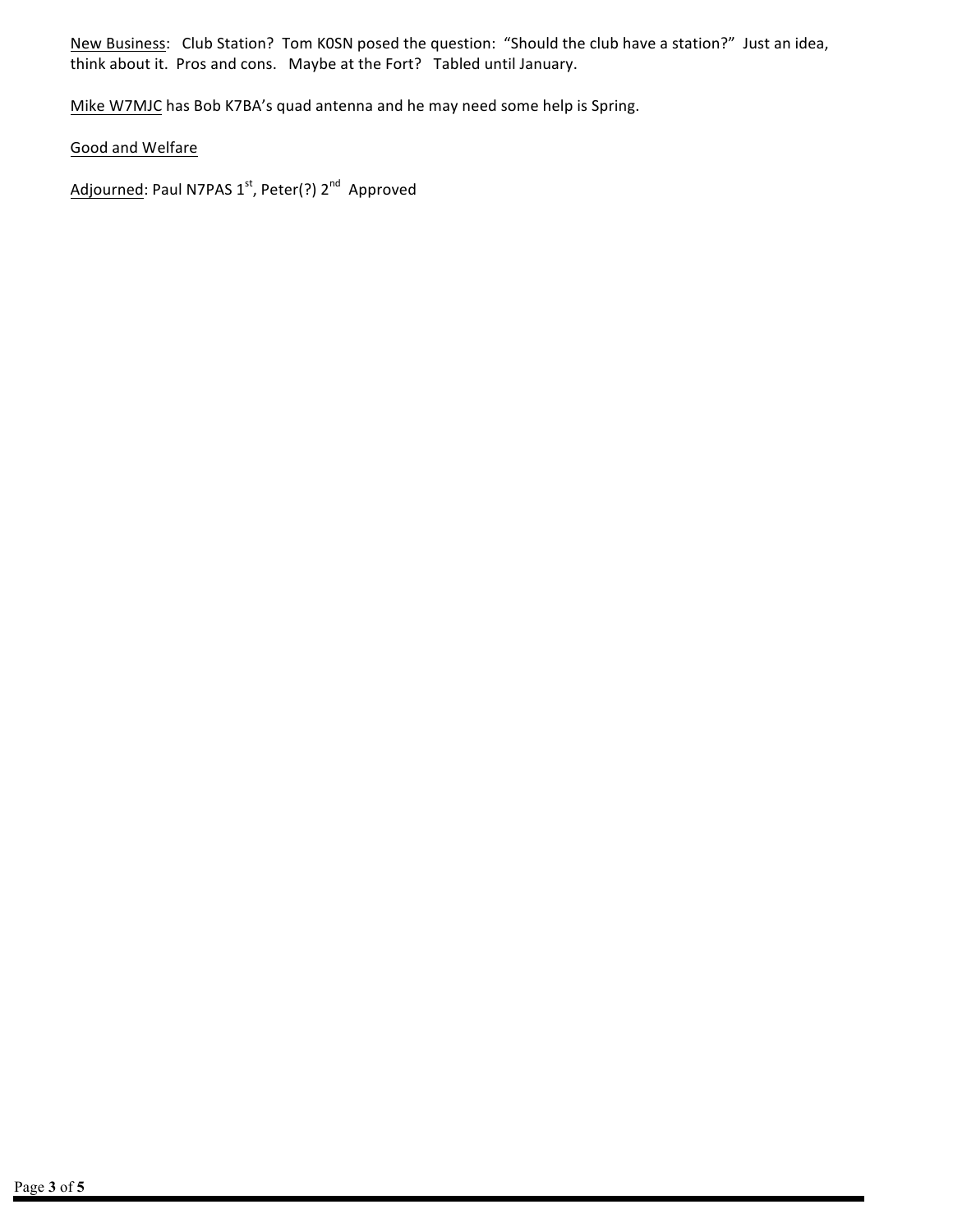#### A Blast From the Past (10 February, 1977)



MISSOULA "hams" Phil Coulter, W7PX, More than 100 messages were originated by from Red Cross headquarters during SET. city. (Photo by L.T. Stem)

(right) and Bill Surratt, W7KJA, relay messages Missoula citizens here and at other points in the

# **HAM Emergency Test Said a Success**

Missoula residents helped amateur radio operators ("HAMs") conduct a successful simulated emergency test (SET) here Jan. 29 and 30.

The test, conducted nationally, provided amateurs an opportunity to test their communication abilities and equipment under realistic emergency conditions.

More than 100 messages contributed by members of the community were originated from Missoula, and another 250 messages were relayed to various parts of the United States, including Alaska and Hawaii, a radio group spokesman said.

One such message was relayed locally from the Louisiana state government to Montana Gov. Tom Judge. Several messages from National Red Cross officials were relayed, al-30

Messages usually take about 48 hours to be transmitted from their points of origin through the amateurs' National Traffic System to their destinations, the spokesman said.

The need for emergency communications provided by HAMs was displayed during the Idaho Teton Dam disaster in the summer of 1976. For two days HAMs provided most of the communications into and out of the disaster area, according to the spokesman.